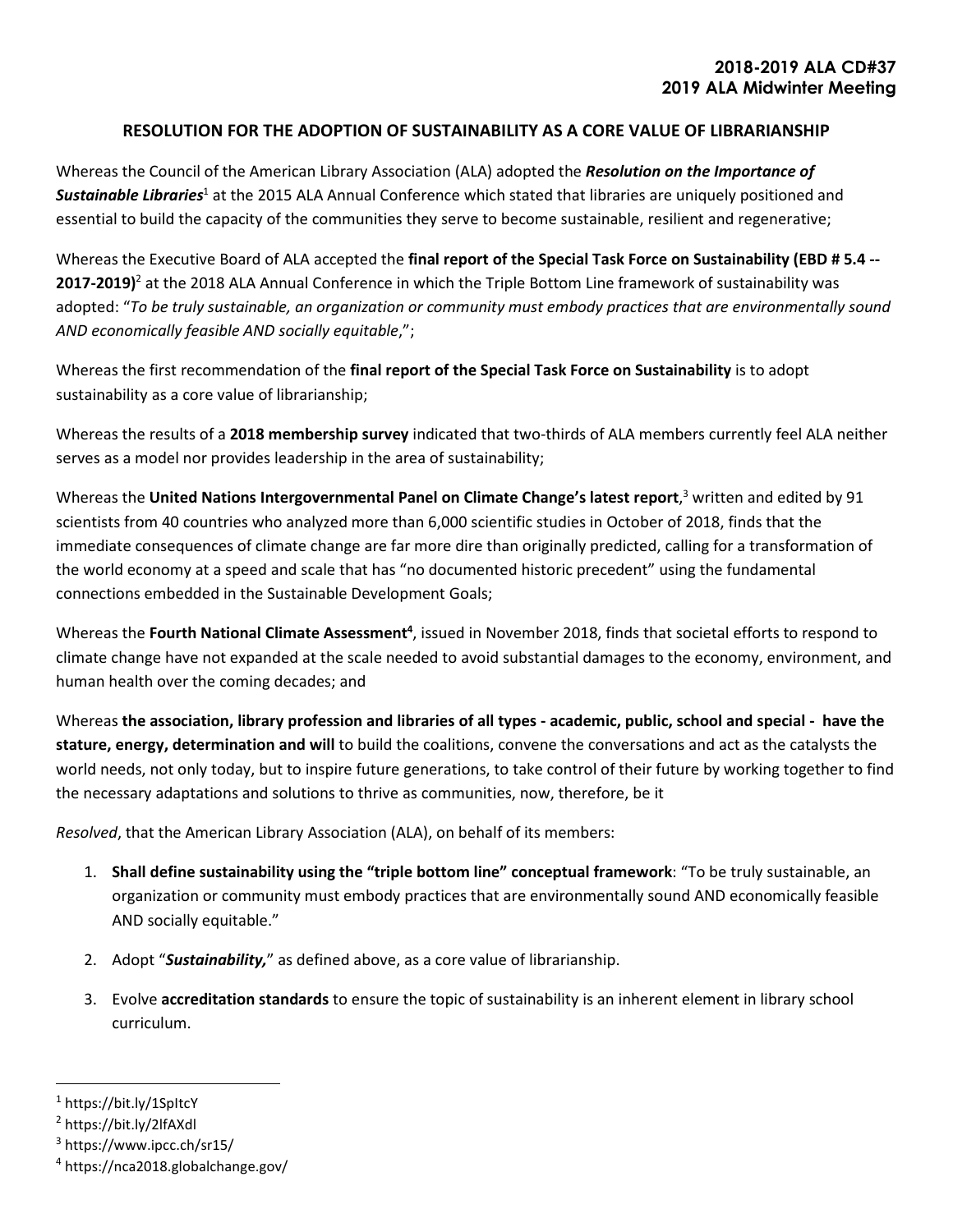4. Provide ALA members with the necessary **knowledge and resources** to inspire, cultivate and encourage active leadership in the application of the triple bottom line framework to guide decisions for the future of our society.

**Mover:** Sara Dallas, ALA Councilor-at-Large [518.859.0742]

**Seconder:** Peter Hepburn, ALA Councilor-at-Large [773.426.8082]

### **Seconders**:

- Jim Neal, Immediate Past-President, American Library Association
- Jennifer Ferriss, ALA Chapter Councilor New York
- Sara Kelly Johns, ALA Councilor-at Large
- Emily Elizabeth Clasper, ALA Councilor-at-Large
- Keturah Cappadonia, ALA Councilor-at-Large
- Louis Munoz Jr, ALA Councilor-at-Large
- Ray Pun, ALA Councilor-at-Large
- Mel Gooch, ALA Councilor-at-Large
- Jules Shore, ALA Councilor-at-Large
- Matthew Ciszek, ALA Councilor-at-Large
- Nick Buron, ALA Councilor-at-Large
- Roberto C. Delgadillo, ALA Councilor-at-Large
- Erica Findley, ALA Councilor-at-Large
- Julius C. Jefferson, Jr., ALA Councilor-at-Large
- Patty Wong, ALA Councilor-at-Large
- Alexandra Rivera, ALA Councilor-at-Large
- Lessa Kanani'opua Pelayo-Lozada, ALA Councilor-at-Large

#### **Endorsers:**

- Sustainability Round Table (1,021 members)
- Rebekkah Smith Aldrich, ALA Member Special Task Force on Sustainability Implementation Team
- Rene Tanner, ALA Member Special Task Force on Sustainability Implementation Team
- Monika Antonelli, ALA Member Special Task Force on Sustainability Implementation Team
- Adrian Ho, ALA Member Special Task Force on Sustainability Implementation Team
- Traci Lesneski, ALA Member Special Task Force on Sustainability Implementation Team
- Margaret Woodruff ALA Member Special Task Force on Sustainability Implementation Team
- New York Library Association (6,579 members)
- Virginia Library Association (900 members)
- Carol Witt, ALA Member
- Mandi Goodsett, ALA Member
- Matthew Bollerman, ALA Member
- Ellen Rubin, ALA Member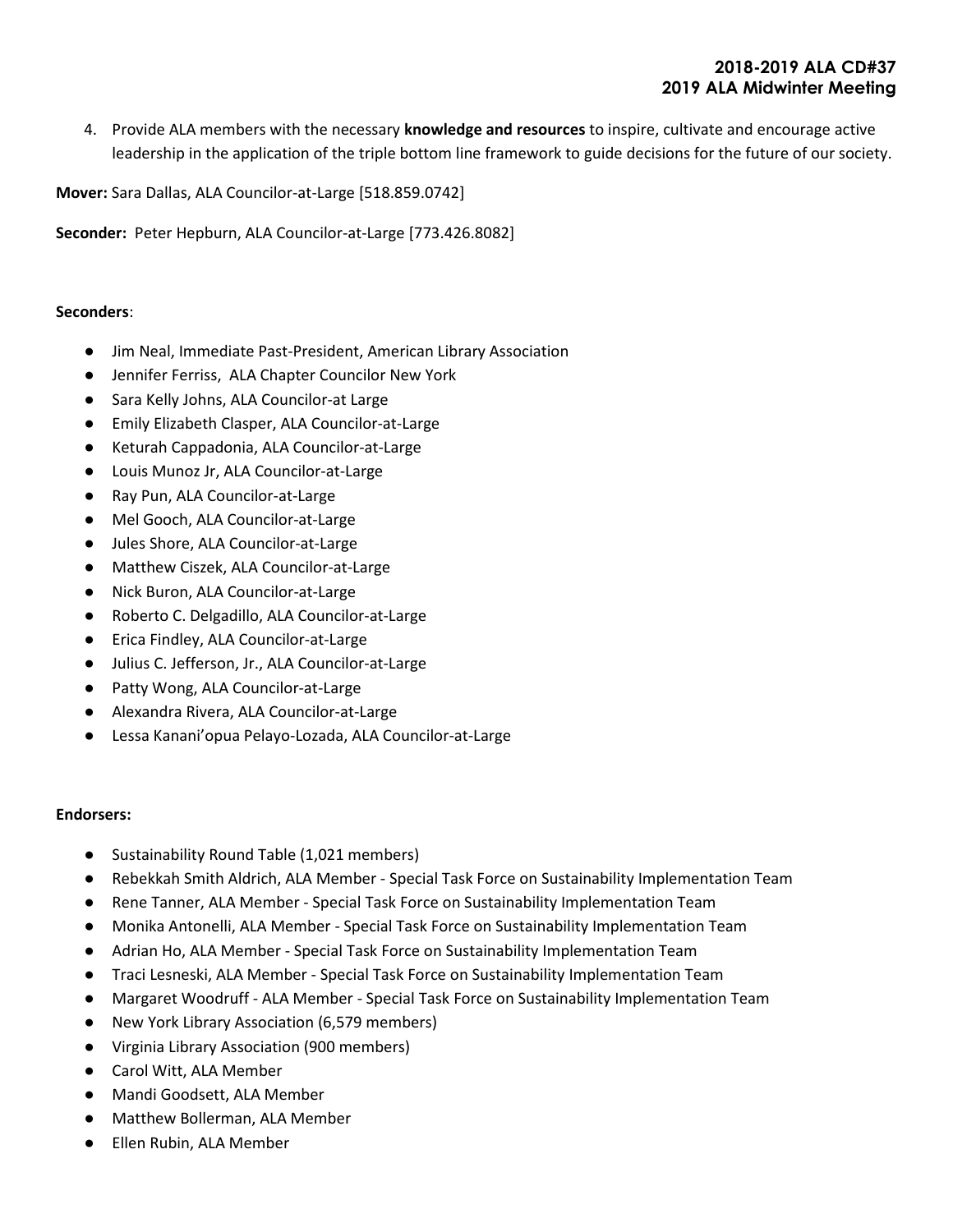- Lisa Kropp, ALA Member
- Janie Hermann, ALA Member
- Lisa Raff Varga, ALA Member
- Barbara J. Ford, ALA Member & Past ALA President
- Beth Filar-Williams, ALA Member
- Mary Beth Wilhelm Lock, ALA Member
- Claudia Depkin, ALA Member
- Richard Naylor, ALA Member
- Tim Furgal, ALA Member
- Sue Rokos, ALA Member
- Tessa Killian, ALA Member
- Jen Cannell, ALA Member
- Sarah Potwin, ALA Member
- Susan Polos, ALA Member
- Central NY Library Resources Council (CLRC)
- Jen McCreery, ALA Member
- Deanna DiCarlo, ALA Member
- Phyllis Keaton, ALA Member
- Michele Capozzella, ALA Member
- Michele Young, ALA Member & President of the New York Library Association
- Jenny Rocky, ALA Member
- Marc Wildman, ALA Member
- Chuck Thomas, ALA Member
- Jose Hernandez, ALA Member
- Karen LaRocca-Fels, ALA Member
- Casey Conlin, ALA Member
- Ellen Mollins Firer, ALA Member
- AnnaLee Giraldo, ALA Member
- Gina Loprinzo, ALA Member
- Sue LeBlanc, ALA Member
- Carol Desch, ALA Member
- Patricia Kaufman, ALA Member
- Kevin Verbesey, ALA Member
- Suffolk Cooperative Library System
- Elena Falcone, ALA Member
- Margo Gustina, ALA Member
- Grace Riario, ALA Member
- Samantha Jane Alberts, ALA Member
- Erica Freudenberger, ALA member
- Joyce L. Rambo, ALA Member
- Jerry Nichols, ALA Member
- Scott Kushner, ALA Member
- J'aime Pfeiffer, ALA Member
- Jill Davis, ALA Member